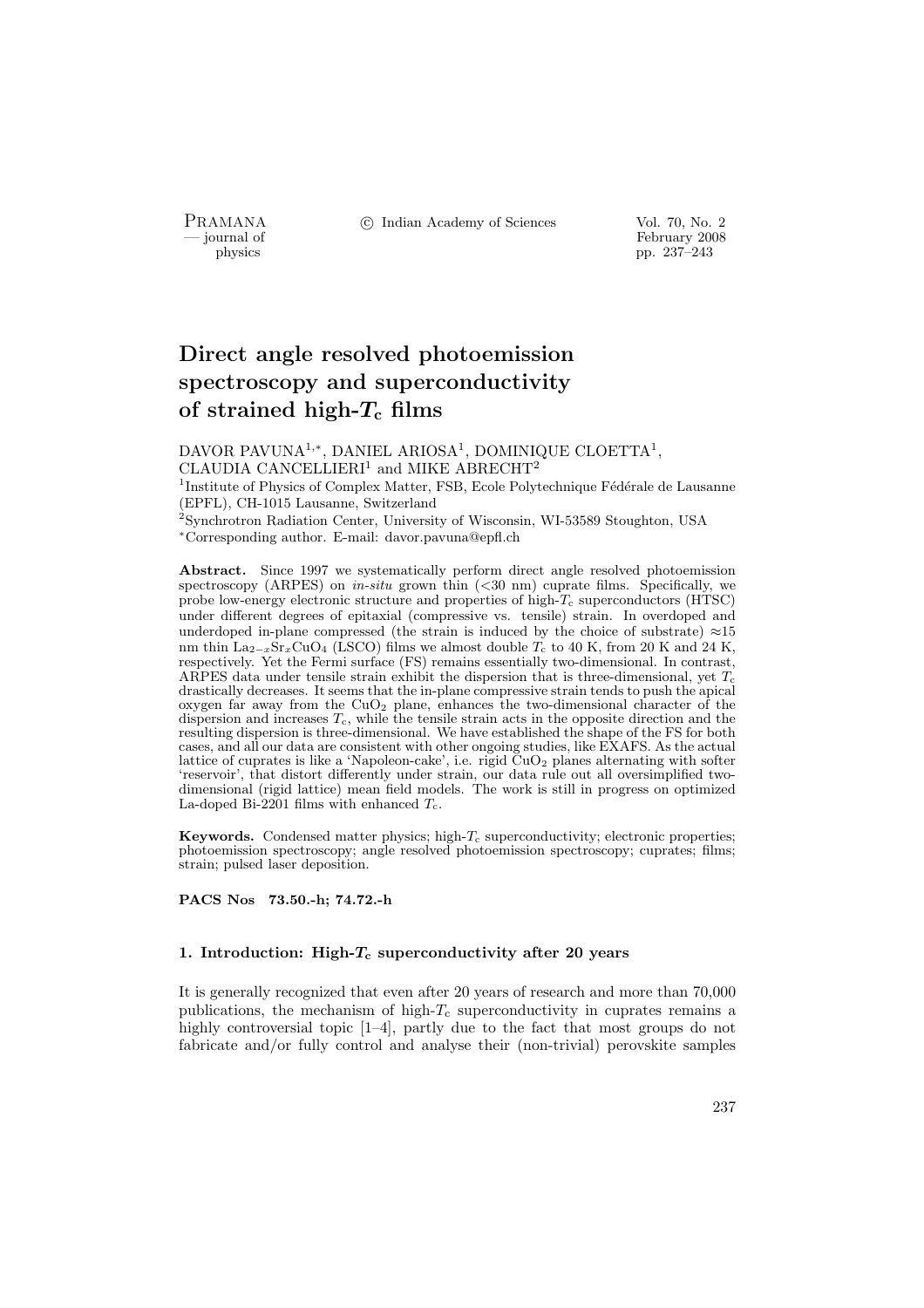#### Davor Pavuna et al

[1–9]. ARPES measurements on high quality samples across the phase diagram of representative compounds in the form of single crystals (mainly on cleaved Bicuprates) and thin films (very few reports; none on strained films, except our ongoing work) continue to be very important [2]. It is precisely in that context that we focus our systematic research activities as we fabricate state-of-the-art thin films (with and without growth induced strain) [9] and in most cases the corresponding single crystal samples (grown by H Berger, EPFL). Moreover, we do all the measurements within our group with core collaborations within EPFL (Forro et al, Grioni *et al*). In this paper we summarize our main results on studies of electronic properties and direct ARPES on strained films of LSCO-214 and briefly outline the ongoing work on La-doped Bi-2201 and other related compounds.

## 2. High- $T_c$  cuprate films: Doping, strain and superconductivity

Following several ARPES studies on our cleaved Bi-2212 single crystals [10,11], we have by now completed more than 10 years of systematic studies on films at the Wisconsin synchrotron. After numerous experiments [12], in the year 2002, we have finally succeeded in performing a direct photoemission spectroscopy of thin (<30 nm) superconducting LSCO cuprate films (without cleaving the film) [13] with a special emphasis on the role of strain and its influence on electronic properties [11]. In-plane compressive strain is known to increase the critical temperature  $(T_c)$ of high temperature superconductors (HTSC) [6], and is obviously related to the mechanism of high- $T_c$  superconductivity [1,3,6]. The phenomenon is quite dramatic in LSCO thin epitaxial films: for  $x = 0.1$ ,  $T_c$  doubles with respect to relaxed LSCO and increases by a factor of five with respect to films with in-plane tensile strain [6,13]. The published theoretical studies predicted the in-plane compressive strain to flatten the bands: this could provide a simple explanation for the dramatic  $T_{c}$ increase, since band flattening implies an enhanced density of states (DOS) near the Fermi energy. However, our direct angle-resolved photoemission spectroscopy (ARPES) study on compressively strained LSCO-214 films flatly contradicts [13] that picture by revealing a dispersing band that crosses Fermi level.

Moreover, our ARPES measurements on films with huge tensile strain  $(c\text{-axis of})$  $\sim$ 13.10 Å, corresponding to the c-axis compression of 1%) show the evidence for a three-dimensional dispersion, in clear contrast with the strictly two-dimensional dispersion observed in the aforementioned compressively strained films (see figure 1; for details see [14]). Although these results are again striking and somewhat unexpected, they make sense. Namely, already the conduction band of relaxed LSCO is atypical. It has considerable apical-oxygen  $p_z$  and Cu  $3d_{z^2-r^2}$  out-of-plane character, while, in other cuprate phases, those orbitals hybridize far less with the conduction band. Hence, we can relate the observed  $z$ -axis dispersion with the significant displacement of the apical-oxygen towards the  $CuO<sub>2</sub>$  plane, induced by the epitaxial strain. Under extreme tensile strain, resistivity measurements show an insulating behavior of films and no  $T_c$ . Films with weaker tensile strain still exhibit superconductivity, but diminished as compared to the relaxed films. In summary, while the in-plane compressive strain tends to push the apical oxygen far away from the  $CuO<sub>2</sub>$  plane, enhances the two-dimensional character of the dispersion

238 Pramana – J. Phys., Vol. 70, No. 2, February 2008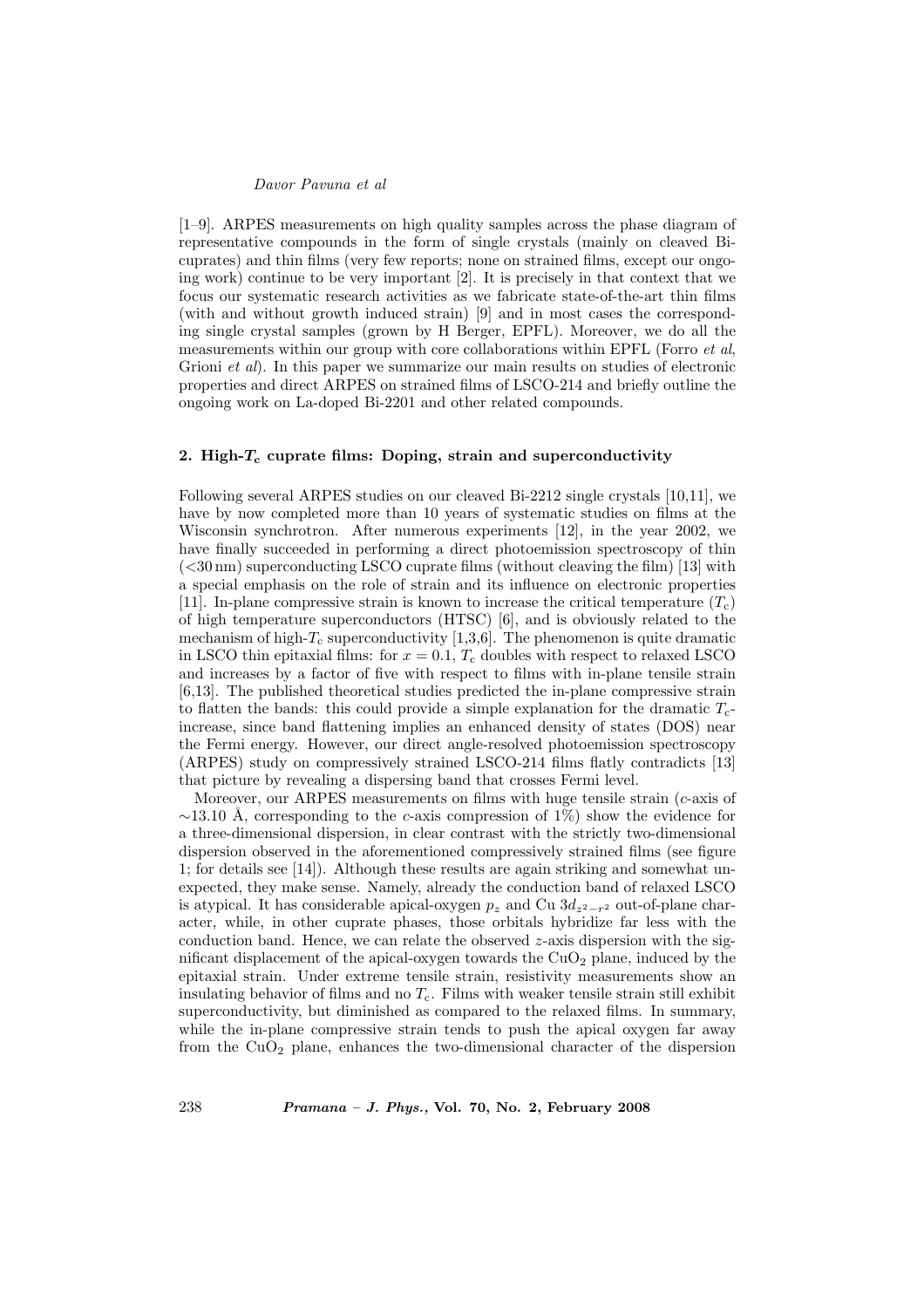Direct angle resolved photoemission spectroscopy



Figure 1. Projection of the reconstructed Fermi surface of an overdoped LSCO-214 film under tensile strain.



Figure 2. Schematic presentation of the electronic phase diagram of La2<sup>−</sup> as a function of doping, taking into consideration compressive and tensile strain for the superconducting phase (SC). For its electron-doped counterpart,  $Nd_{2-x}Ce_xCuO_4$ , there are still no strain data.

and increases  $T_c$ , the tensile strain seems to act exactly in the opposite direction [14] and the resulting dispersion is three-dimensional as discussed by Bansil et al [15].

For completeness, here is also a summary of other relevant results obtained so far in our ongoing systematic studies on direct ARPES on strained high- $T_c$  films [12,13]:

Pramana – J. Phys., Vol. 70, No. 2, February 2008 239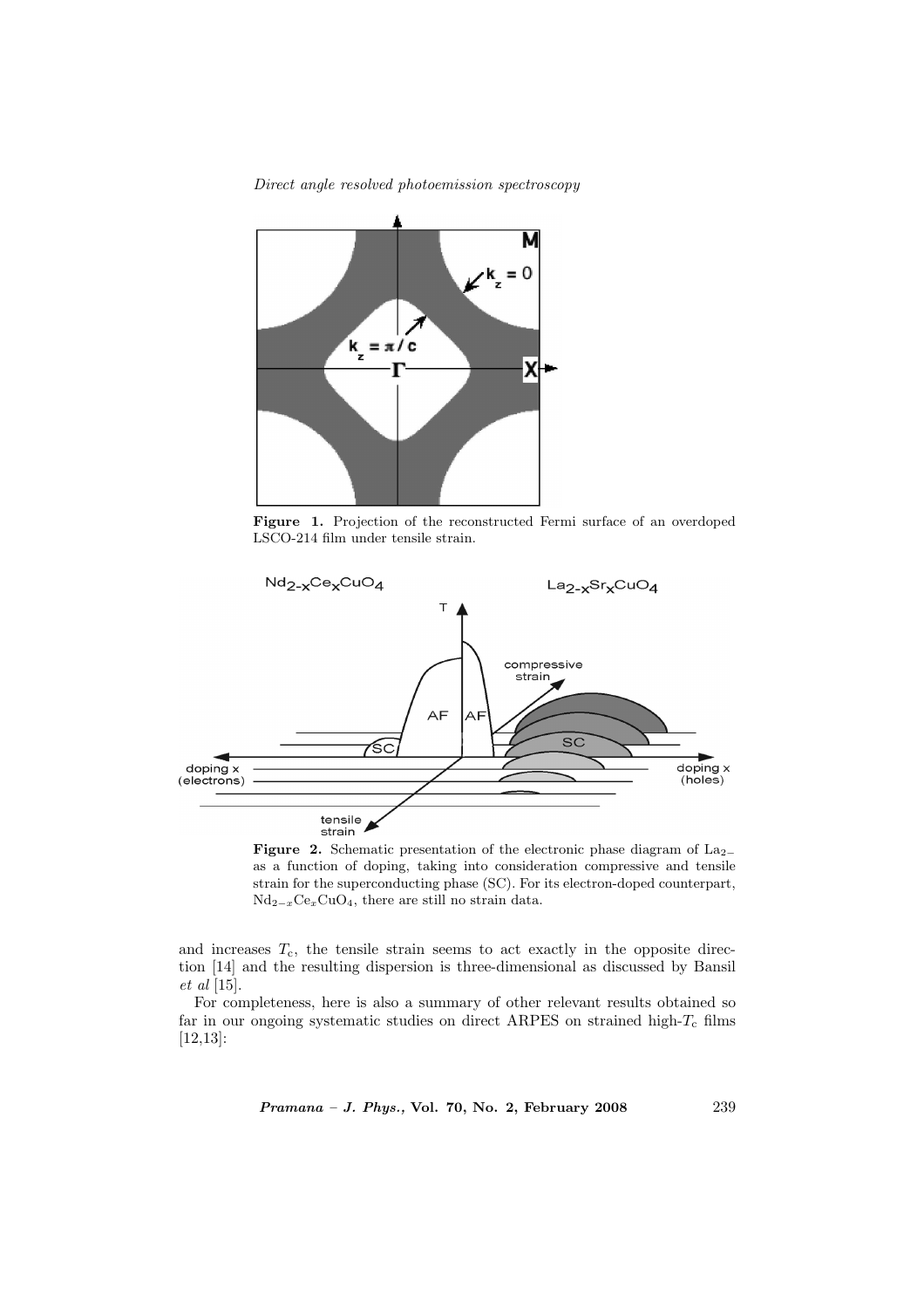#### Davor Pavuna et al

- (i) We have measured virtually identical ARPES dispersion on cleaved LSCO-214 single crystals and on as-made relaxed (i.e. no strain) films. That clearly removes any ambiguity on whether results on cleaved crystals are different from those measured on films (apart from the changes deliberately induced by the growth-induced strain as we do in our studies) [12].
- (ii) Cuprate films with 'chains', like RBCO-123  $(R=Y, Nd)$ , tend to lose oxygen from the 'chains' above 100 K. So their surfaces do not show clear, stable evidence of the Fermi edge when measured using a cylindrical mirror analyser (CMA). Therefore, these films are not suitable for ARPES studies, and so we now concentrate on other compounds, notably LSCO and the BSCCO films [13,14].
- (iii) Interesting new observations were made on ultra-thin films of  $Bi_2Sr_2CaCu_2$  $O_{8+x}$  (Bi-2212) grown on STO substrates. All films (even those whose thickness corresponds to 1/4 of a unit cell) show metallic-like Fermi edge in the PES spectra. However, a structural phase transition occurs at a nominal thickness of one unit cell (UC), converting the precursor  $\rm{Bi}_2O_{2.33}(\rm{Bi}_6O_7)$ highly coherent ultra-thin film into the  $Bi_2Sr_2CaCuO_{8+x}$  epitaxial structure. In other words, the BSCCO-2212 phase forms for deposits above 1 UC, yet the very first UC represents metallic  $Bi_6O_7$  that can be considered as a natural (self-organised) buffer for the growth of BSCCO-2212 films. In contrast, our preliminary results indicate that thin LSCO-214 films form by gradually connecting deposited 'islands' ∼60 nm in diameter [12–14].

In addition, various  $ex\text{-}situ$  measurements were performed by collaborating with others: EXAFS (S Conradson, LANL), microwave studies (A Dulcic, PMF, Zagreb), and paraconductivity (F Vidal et al, Santiago) and the work is in progress on oxygen-treated LBCO films grown by MBE (I Bozovic et al, BNL). All these measurements allow us to study the normal and the superconducting state, and the overall property changes for each film sample. However, more studies are necessary to arrive at a more quantitative picture and discuss subtle consequences for the microscopic mechanism of high- $T_c$  superconductivity. Still, it is evident that our results on strained films cannot simply be explained within any simple twodimensional rigid lattice model. This is mainly due to the fact that the lattice is like a 'Napoleon-cake', i.e.  $CuO<sub>2</sub>$  planes are rigid, while the out-of-plane 'reservoir' is softer, and so the strain differently distorts these respective sublayers of the lattice; to determine the exact changes due to strain of all various coordinates is at present too demanding a task. Nevertheless, considering the strong influence of strain on  $T_c$ , the electronic phase diagram for LSCO (and cuprates in general) has to be extended by a third strain axis. The resulting, illustrative phase diagram most likely resembles the one presented in figure 2, and shows that our experimental work is rather promising to eventually understand the mechanism of high- $T_c$ superconductivity. After we demonstrate the direct ARPES on thin cuprate films [12–14], similar approach is now being pursued by several leading groups worldwide, Tokyo, Tsukuba, Brookhaven, Berkeley, Argonne, Stanford and Villingen, among others.

240 Pramana – J. Phys., Vol. 70, No. 2, February 2008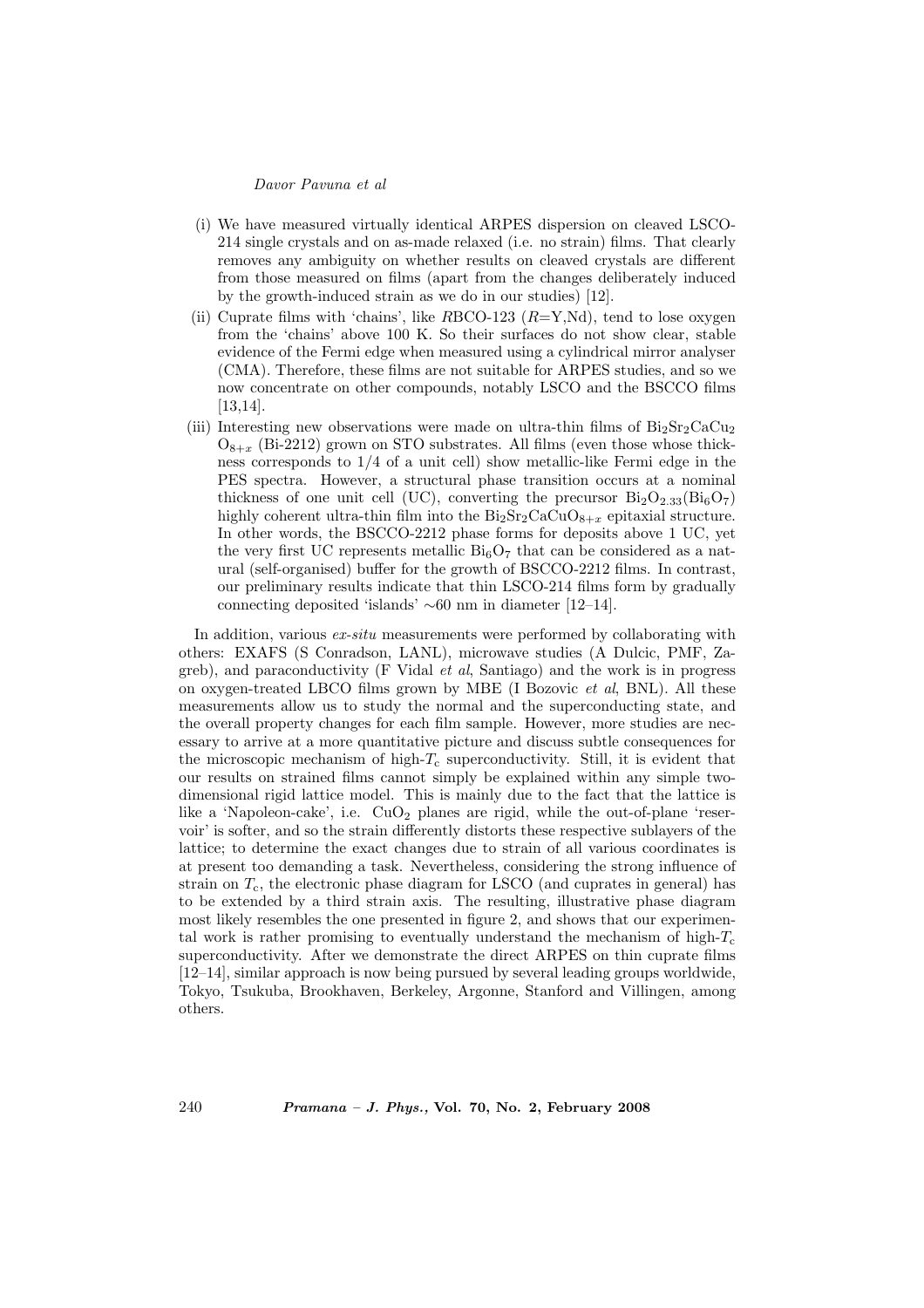Direct angle resolved photoemission spectroscopy

Table 1. Measured critical temperature  $T_c$  of the unstrained and compressively strained LSCO films.

| No strain/ $T_c$ (K) | Compressive strain/ $T_c$ (K) |
|----------------------|-------------------------------|
| 20                   | 40                            |
| 38                   | 44                            |
| 24                   | 40                            |
|                      |                               |

#### 3. Concluding remarks and further work

As summarised in table 1,  $T_c$  is enhanced in all our compressively strained films, yet it diminishes and ultimately disappears in tensile strained films. What is truly striking is that by using essentially the same growth and oxidation procedure in underdoped  $(x = 0.1)$  and overdoped  $(x = 0.2)$  LSCO films we essentially double  $T_c$  in both cases simply by changing the substrate of the film (thereby altering the compressive strain).

It is highly unlikely that the aforementioned, measured changes in the in-plane electronic structure (see the discussion in the previous section), are sufficient to account for the striking  $T_c$ -enhancement effects. Especially interesting is the case of overdoped films  $(x = 0.2)$ . In that regime, where samples should behave almost as in the Fermi liquid/BCS picture, an enhancement of density of states would be a natural explanation, yet that does not seem to be the case according to our ARPES results [14]. As the compressive strain clearly alters the lattice and increases the c-axis length, one has to seriously take models that take into account the role of the lattice and of the strain (see numerous contributions by the authors cited in ref. [16]). It seems difficult to argue that some sort of 'magnetic' mechanism that completely neglects the lattice effects would give such a  $T_c$ -enhacement, especially in the overdoped samples. Yet this possibility cannot be ruled out without additional work. However, a better understanding of basic mechanisms that govern superconductivity in these complex oxide films is an immediate prerequisite and our main goal.

We now have the ARPES data on Fermi surface (FS) mapping in both, relaxed, compressively and tensile strained optimal and overdoped LSCO-214 films [14]. We also have first spectra for the Bi-2201 films. We have already made systematic improvements in the growth and property optimization of strained La-doped BSCCO-2201 epitaxial films. So, in the near future we shall perform ARPES measurements (high resolution in high symmetry directions, temperature dependence) on optimized Bi-2201, single-CuO<sub>2</sub>-layer strained films. We want to determine the changes of the Fermi surface with strain, and determine the variation of  $T^*$ and  $T_c$  (with doping and strain) and compare the results with those made by our other complementary ex-situ studies. Eventually, we intend to grow and study the electron-doped compounds  $Nd_{2-x}Ce_xCuO_4$ ; these have never been studied under strain (see also figure 2). Finally, beyond 2008 we intend to use the resonant inelastic X-ray scattering technique (RIXS), that is currently being developed by M Grioni et al. The RIXS should enable us to verify in-depth electronic features of these layered materials (as compared to ARPES data).

*Pramana – J. Phys.*, Vol. 70, No. 2, February 2008  $241$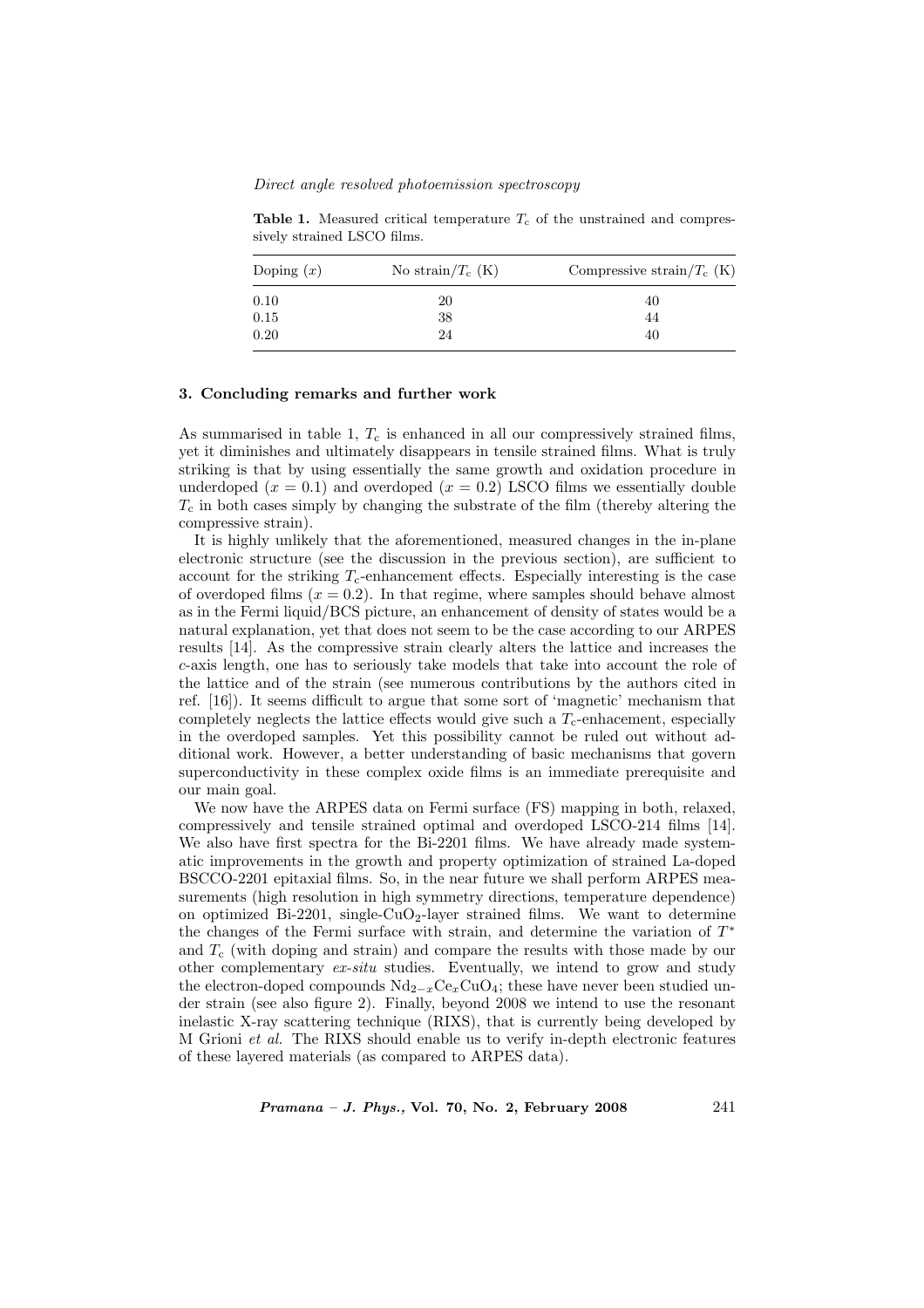#### Davor Pavuna et al

All our experiments are directly relevant for understanding the superconductivity mechanism in cuprates as our strain experiments drastically alter, not only  $T_c$  but also the electronic structure and the normal state properties. Crudely speaking, if the compressive strain (that enhances  $T_c$ , i.e. the phase coherence) enhances also the ARPES-pseudogap  $T^*$  it would mean that the pairing is also enhanced and we want to determine by how much (if at all). Moreover, the respective changes of the density of states near the (antinodal) hot spots (related to  $T^*$ ) and the cold spots (more itinerant states) of the Fermi surface should give us further insight into subtle interactions that play a role in high- $T_c$  cuprates. To the best of our knowledge such an approach is still unique in that we fabricate our own samples and perform most of the experimental measurements.

#### Acknowledgements

We gratefully acknowledge financial support by the EPFL and the Swiss National Fund for Scientific Research. This work is based upon research conducted at the Synchrotron Radiation Center, University of Wisconsin-Madison, which is supported by the NSF under Award No. DMR-0084402. DP gratefully acknowledges many stimulating discussions with numerous distinguished friends and colleagues within the condensed matter and HTSC community worldwide.

#### References

- [1] M Cyrot and D Pavuna, *Introduction to superconductivity and high-T<sub>c</sub>* materials (World Scientific, 1992), the new edition is currently being prepared See also J Bok, G Deutscher, D Pavuna, S A Wolf (eds), The gap symmetry and  $fluctuations in high-T<sub>c</sub> superconductors (NATO B371, Kluwer-Plenum, 1998)$
- [2] D W Lynch and C G Olsen, Photoemission studies on high temperature superconductors (Cambridge Univ. Press, 1999) ISBN 0 521 55189 J C Campuzano et al, CM0209476
- [3] Karl Alex Mueller, personal communications (2006) In contrast, see P W Anderson, Nature Phys. 2, 626 (2006) or the whole issue Nature Phys. - 20 years of HTSC (March 2006)
- [4] G Baskaran, personal communication, Kanpur (2006), also CM9910161v1
- [5] T Timusk and B Statt, *Rep. Prog. Phys.* **62(1)**, 61 (1999) G Deutscher, Nature (London) 397, 410 (1999) B Batlogg and C Varma, Phys. World 13(2), 33 (2000) and references therein
- [6] H Sato and M Naito, Physica C274, 221 (1997) J P Locquet et al, Nature (London) 394, 453 (1998) I Bozovic et al, Phys. Rev. Lett. 89(10), 107001-1 (2002) G N Angilella et al, cond-mat/0201509 (2002) and references therein
- [7] As an example of controversies in the ARPES studies of HTSC cuprates, see the respective web pages of Z X Shen, http://arpes.stanford.edu/; J Fink et al, http://www.ifw-dresden.de/iff/11/arpes/preprints new.htm
- [8] For an update of electron doped cuprates, see http://www.csr.umd.edu/ csrpage/research/superconductingmat/cuprates.htm